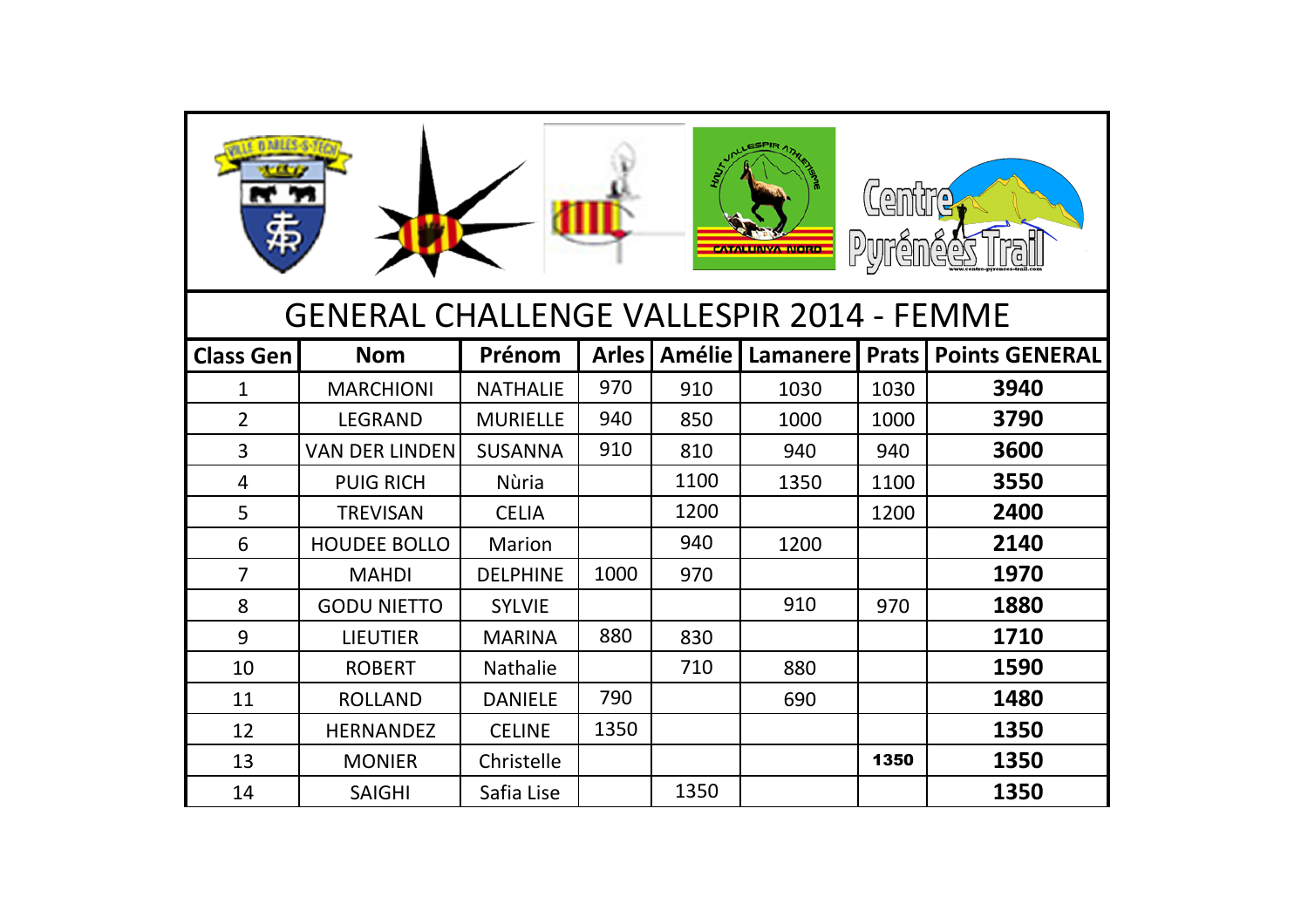| 15 | <b>CATOIS</b>     | <b>CATHY</b>     | 770  | 570  |      |     | 1340 |
|----|-------------------|------------------|------|------|------|-----|------|
| 16 | <b>GAYRAUD</b>    | <b>PASCALE</b>   | 1200 |      |      |     | 1200 |
| 17 | <b>GUICHET</b>    | <b>ALICE</b>     |      |      | 1100 |     | 1100 |
| 18 | <b>LHERMENIER</b> | <b>VIRGINIE</b>  | 1100 |      |      |     | 1100 |
| 19 | <b>DELARIS</b>    | <b>ANNE</b>      |      | 1030 |      |     | 1030 |
| 20 | <b>LIBERTO</b>    | <b>LAURE</b>     | 1030 |      |      |     | 1030 |
| 21 | <b>VASSORT</b>    | Aurélie          |      | 1000 |      |     | 1000 |
| 22 | <b>SOLA</b>       | <b>MARINA</b>    |      |      | 970  |     | 970  |
| 23 | <b>CIBA</b>       | Patricia         |      |      |      | 910 | 910  |
| 24 | <b>MARTIN</b>     | <b>STEPHANIE</b> |      | 880  |      |     | 880  |
| 25 | <b>ROVIRA</b>     | Anna             |      |      |      | 880 | 880  |
| 26 | <b>BRUHIER</b>    | <b>MARINE</b>    | 850  |      |      |     | 850  |
| 27 | <b>CRUCIFIX</b>   | <b>STEPHANIE</b> |      |      | 850  |     | 850  |
| 28 | <b>ROBERT</b>     | Françoise        |      |      |      | 850 | 850  |
| 29 | <b>BUZY-DEBAT</b> | <b>Betty</b>     |      |      |      | 830 | 830  |
| 30 | <b>PENAS</b>      | Patricia         | 830  |      |      |     | 830  |
| 31 | <b>SASERAS</b>    | <b>FRANCOISE</b> |      |      | 830  |     | 830  |
| 32 | <b>ARNAL</b>      | <b>MARLENE</b>   | 810  |      |      |     | 810  |
| 33 | <b>CANOT</b>      | sophie           |      |      |      | 810 | 810  |
| 34 | <b>DELOS</b>      | <b>DOLORES</b>   |      |      | 810  |     | 810  |
| 35 | <b>ARMENTIER</b>  | <b>MARIE</b>     |      |      | 790  |     | 790  |
| 36 | <b>VILLAR</b>     | América          |      | 790  |      |     | 790  |